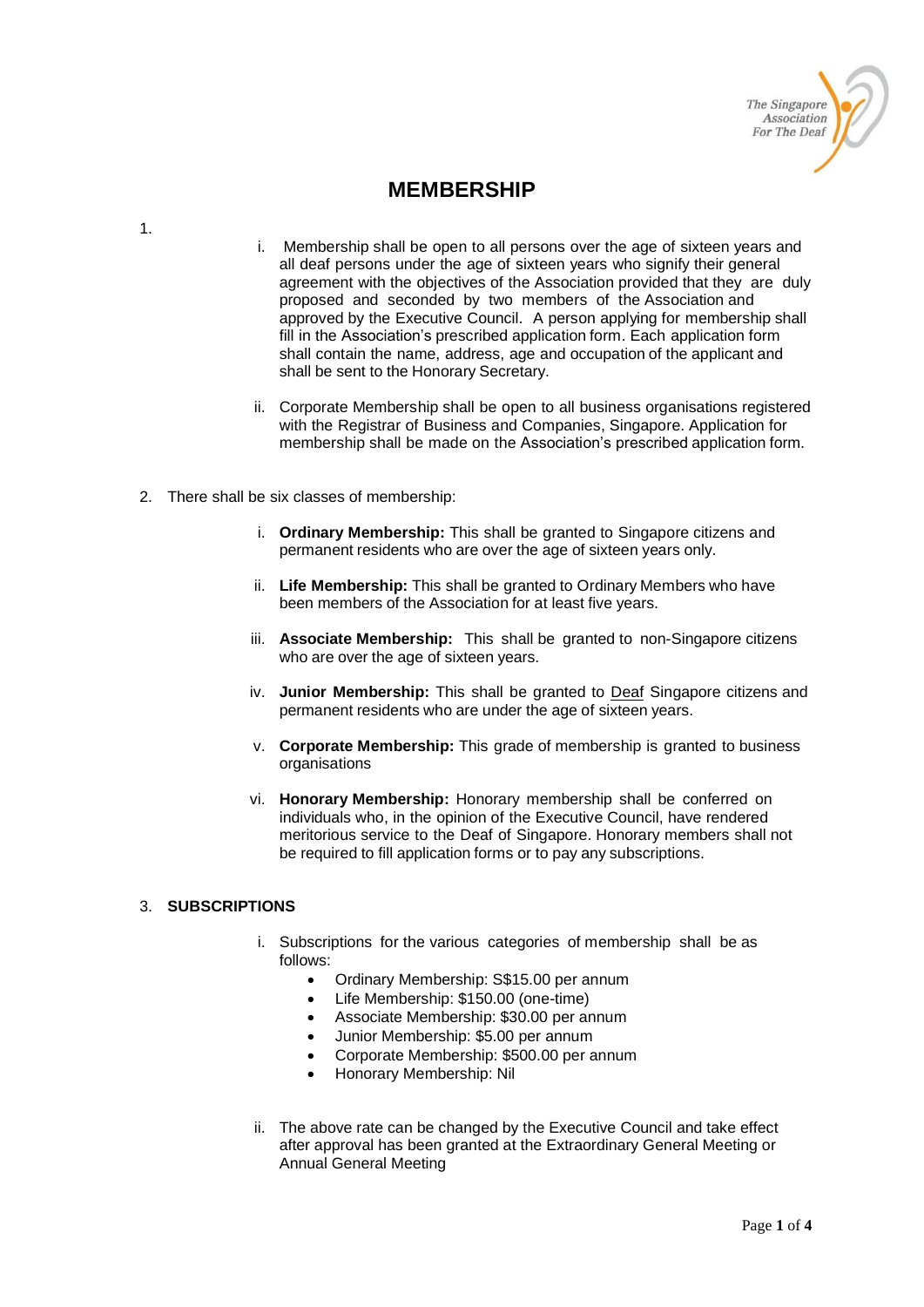- iii. All subscriptions shall be due on  $1<sup>st</sup>$  January each year, notice of which shall be given by the Honorary Secretary. A Member whose subscription is in arrears for more than one year shall cease to be a Member
- iv. Shall payment of renewal fees not be made, re-application of membership shall only be allowed on payment of the arrears

#### 4. **Right of Membership**

- i. Ordinary and Life Members whose subscriptions are not in arrears shall have the right to vote at all General Meetings of the association and to stand for the election to the Executive Council
- ii. Only Ordinary and Life Members who are not employed, fully or partially by the Association, or who are not seconded to serve the Association by the Government are eligible to stand for election to the Executive of the Association
- iii. Junior, Associate and Corporate Members shall have no voting rights and shall not be eligible to stand for election to any office in the Association.
- iv. Honorary Members shall have no voting rights and shall not be eligible for any office in the Association. An Honorary Member shall not be liable in any way for the debts due and remaining unpaid by the Association
- 5. Notice of any change of address of any member shall be given in writing immediately to the Association

| <b>Time Frame</b>                           | <b>Amount Payable</b>           |                                                                                                                  |  |  |  |
|---------------------------------------------|---------------------------------|------------------------------------------------------------------------------------------------------------------|--|--|--|
|                                             | <b>Option 1</b>                 | <b>Option 2</b>                                                                                                  |  |  |  |
| Year 1                                      | \$15.00                         |                                                                                                                  |  |  |  |
| Year 1 (join on/after 1 <sup>st</sup> July) |                                 | \$7.50 (if you choose to pay<br>\$15, you will fall under<br>option 1)                                           |  |  |  |
| Year <sub>2</sub>                           | \$15.00                         | \$15.00                                                                                                          |  |  |  |
| Year 3                                      | \$15.00                         | \$15.00                                                                                                          |  |  |  |
| Year 4                                      | \$15.00                         | \$15.00                                                                                                          |  |  |  |
| Year 5                                      | \$15.00                         | \$15.00                                                                                                          |  |  |  |
| Year 6                                      | Eligible for Life<br>Membership | \$15.00<br>Eligible for Life<br>Membership after the<br>yearly subscription of the 6<br>year has been fully paid |  |  |  |
| <b>Total Subscription Paid</b>              | \$75.00                         | \$82.50                                                                                                          |  |  |  |

6. Ordinary Membership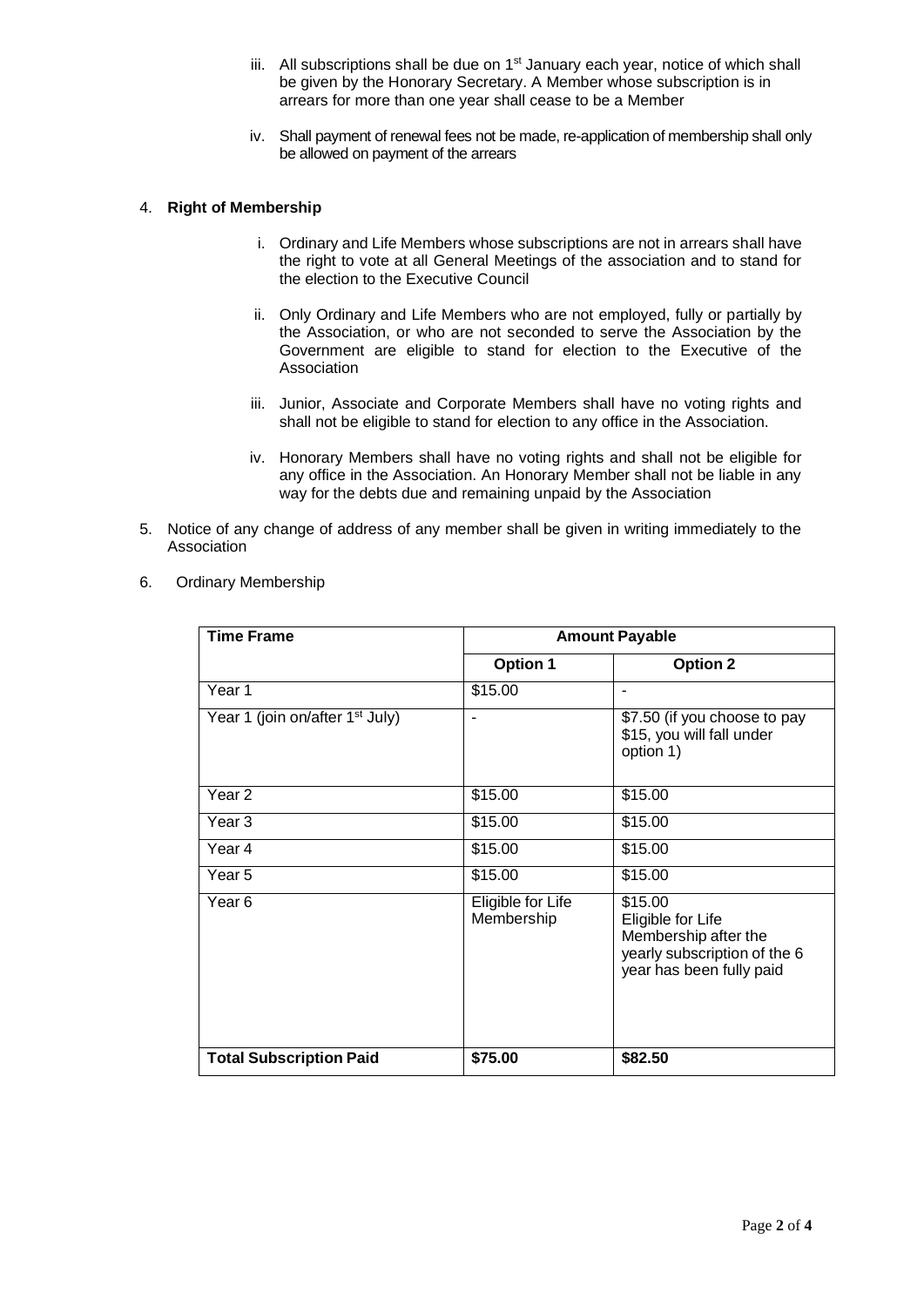## **7. Membership Privileges:**

|                                                                                         | Honorary | Ordinary/Life<br>(Deaf/HOH) | Ordinary/Life<br>(Hearing) | <b>Associate</b> | Junior | Corporate |
|-----------------------------------------------------------------------------------------|----------|-----------------------------|----------------------------|------------------|--------|-----------|
| Free<br>Interpretation /<br>Note-Taking                                                 |          |                             | Х                          | Х                |        | Х         |
| <b>Discount on</b><br><b>Sign Language</b><br><b>Courses</b>                            |          |                             |                            |                  |        |           |
| <b>Discount on</b><br><b>Hearing Aids</b><br>and<br>accessories<br>such as<br>batteries |          |                             |                            |                  |        |           |
| <b>Voting Rights for</b><br><b>Annual General</b><br><b>Meeting</b>                     | X        |                             |                            | Х                | Х      | Х         |
| <b>Free Copies of</b><br><b>Signal</b><br><b>Newsletter and</b><br><b>Annual Report</b> |          |                             |                            |                  |        |           |
| <b>Free Annual</b><br><b>Hearing Test</b>                                               |          |                             |                            |                  |        |           |
| <b>Discount on</b><br><b>Dental Services</b><br>from Town Hall<br><b>Dental Ltd</b>     |          |                             |                            |                  |        |           |

8. **Membership Cancellation:** For Membership Cancellation, **no payment refund** will be allowed

## 9. **Replacement of membership Card:**

i. Membership who lose their membership card, can replace it at the following rate: First time replacement: \$2 Second time replacement: \$4 Third and subsequent replacements: \$8 A police report is required

## **FREQUENTLY ASKED QUESTIONS (FAQ) SECTION**

### **1. When will I get my membership card?**

New membership applications can only be approved during SADeaf's Executive Council Meetings held once every two months. So your application may not be processed immediately, depending on when you send it in. We will acknowledge every application via email and also give an estimated date for approval and issue of membership card.

We also reserve the right to reject any application without having to state any reason.

#### Special Note

If you are submitting a new membership application after the last week of September 2022, approval can only be obtained in November 2022. By the time the membership card is issued to you, it would be early December 2022. This does not give you much time to enjoy the benefits. (Be aware that Ordinary, Associate and Junior memberships are valid from January